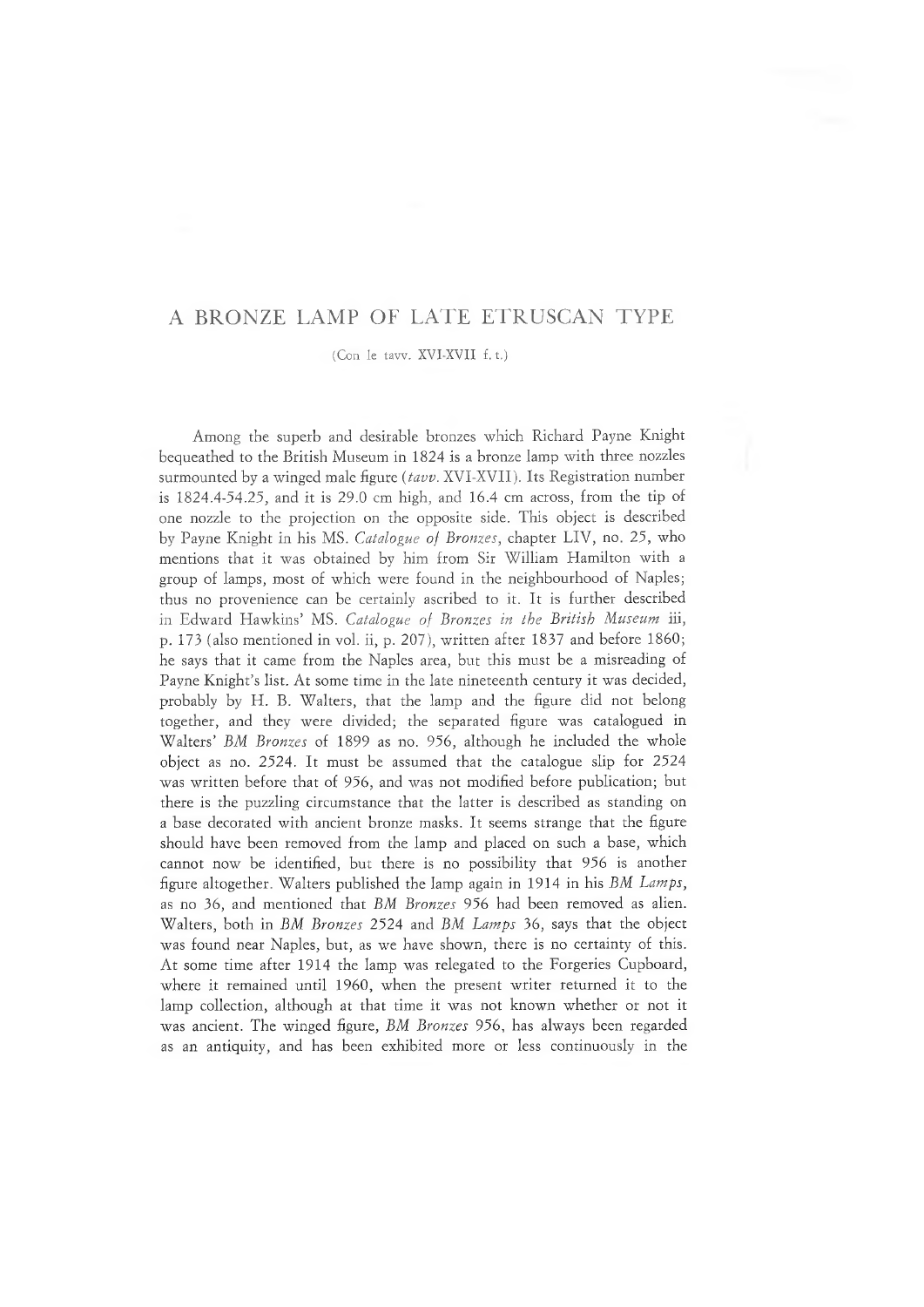Etruscan cases of the Museum, except during the war and the years immediately following it.

The plinth on which the statuette stood does not sit too happily upon the lamp, and the writer conjectured that it may have been made in the eighteenth century in order to bring together two alien objects, the figure and the lamp. Many pastiches of ancient bronzes are known, and the dealers of the period were knowledgeable men who would have known that such <sup>a</sup> lamp would have had such a suspension figure. Accordingly, a few years ago, when Dr. Paul Craddock of the British Museum Research Laboratory was collecting material for his studies on the compositions of ancient bronzes (1), he was asked to analyse samples taken from the figure, its plinth, and the lamp. The results of the analyses are as follows:

« Using a portable jewellers drill, approximately 10 mgm samples were taken from the base of the lamp, the top of the plinth and from the back of the statuette. The samples were analysed by atomic absorption spectrometry using a flameless atomiser to determine the arsenic and bismuth. The analytical details are more fully described in ' The composition of copper alloys used in the classical world ' by P. T. Craddock (Ph. D. Thesis, University of London). The results of the analyses are given in the following table:

| Lab. no.                    |                                                                                                                          |                                                       |  |  | Cu Pb Sn Ag Ni Fe Sb As Co Bi Zn |  |  |  |
|-----------------------------|--------------------------------------------------------------------------------------------------------------------------|-------------------------------------------------------|--|--|----------------------------------|--|--|--|
| Plinth<br>Base<br>Statuette | $(1063)$ 77 12.9 9.6 0.05 0.04 0.03 0.06 0.2 0.05 -<br>(9.3)<br>$(1399)$ 78 12.2 8.9 0.05 0.04 0.09 0.07 0.2 0.02 - 0.01 | $75.5$ 13.6 9.9 0.05 0.03 0.14 0.08 0.2 0.02 0.05 $-$ |  |  |                                  |  |  |  |

## CONCLUSION

The three components of the lamp are all of leaded tin bronze typical of Late Etruscan bronzework. Both the major trace element concentrations of all three are almost identical. This demonstrates that the three parts were most probably cast at the same time, and suggests that the lamp as a whole is not a pastiche, but a genuine work of the Etruscan period » (2).

As the above results imply that the object is a coherent whole, the figure has now been removed from its modern base and reunited with the lamp, and both elements are at present exhibited together in the Etruscan Gallery in the British Museum.

<sup>(11</sup> The first results of which are published in the *Journal of Archaeological Science* III, 1976, pp. 93-113.

<sup>(2)</sup> *BM Research Laboratory File* 3623, 30 June 1976.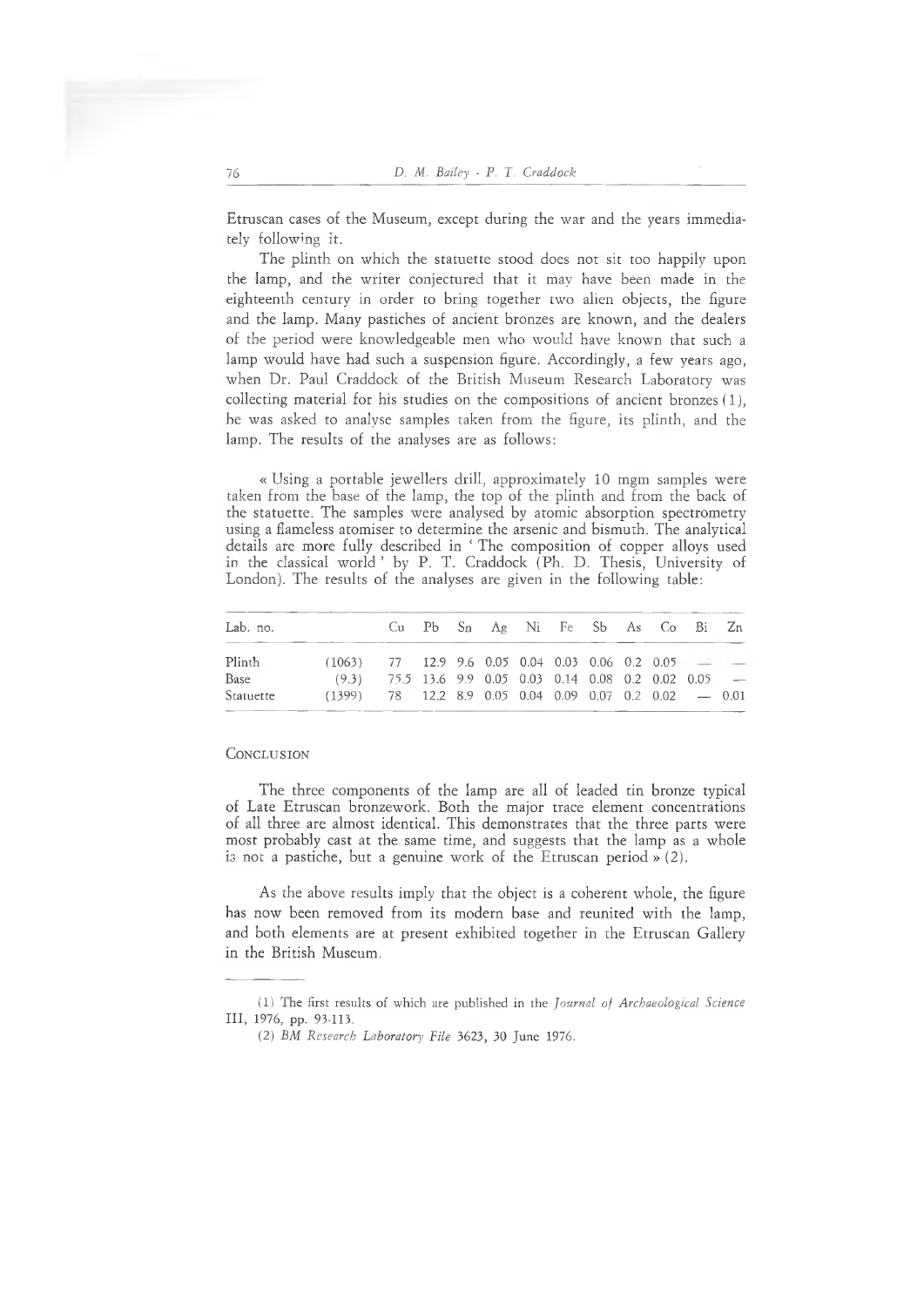The lamp is in the form of a shallow bowl with incurved sides, the upper part decorated with a moulding surmounted by a row of beads, with a slightly sunken, inward-facing, plain rim, not accurately circular; the interior of the lamp is very roughly made. Three tapering nozzles are placed equidistantly round the circumference; they have flat tops with raised edges, and are fluted and scalloped on the underside. Midway between each of the nozzles is a small conical projection, three in all. They appear to be broken at the tip, and their function is not clear. Two of them have hollows bored at the tip, which may be traces of repairs, to join pieces now lost. It is possible that these projections were snake protomes. Compare the clay snake protomes illustrated with the lamps and fragments from the tomb of the Volumni(3). The smoothly-curving underside of the lamp is concave in the centre, at which is a petal-edged medallion with a head of a young Pan or satyr, with goat's horns above the forehead, and long, wild hair. Radiating from the centre are three relief figures of maenads; they give the impression of being applied, but were, in fact, cast with the lamp: there were, no doubt, applique wax figures attached to the original model before it was moulded. All three wear long chitons; two move to left, the third moves to right. The latter holds a *patera* and a *situla,* the others have, respectively, a *patera* and a bird, and a knife and an animal, possibly a hare.

In the centre of the bowl of the lamp is a conical element crowned by a decorative plinth. The plinth is circular with a flat top; its sides narrow towards the bottom and are heavily moulded, with a row of small beads at the top adge, a band of dentils below, then a plain band, a row of small beads, a plain band, a band of reels, a narrow plain band and two wide plain bands. Below this is a row of eight adjacent buds of two different forms alternating; two of them are lost, and two of them, on opposite sides to each other, are pierced with a large hole, the purpose of which is not apparent. The flat top of the plinth shows the marks of the two feet of the statuette surmounting it, together with holes bored through to take two pegs inserted into the feet and legs of the figure. It could well be that both the footmarks and the holes are modern, but the statuette would have had to have been attached in some way; at least one of the pegs is modern and the other may also be.

The statuette is that of a winged youth, standing with his weight on his left leg, with the right slightly bent. He is nude, except for a cap from which rises a swan's neck and head, which served as a suspension hook for the lamp. An anklet is worn on the felt leg and a bracelet on the left wrist. He pours

<sup>(3)</sup> G. Co n e st a b il e , *Dei Monumenti di Perugia Etrusca e Romana, Il Sepolcro dei Volumni,* Perugia, 1855, pl. XIII, 6-7.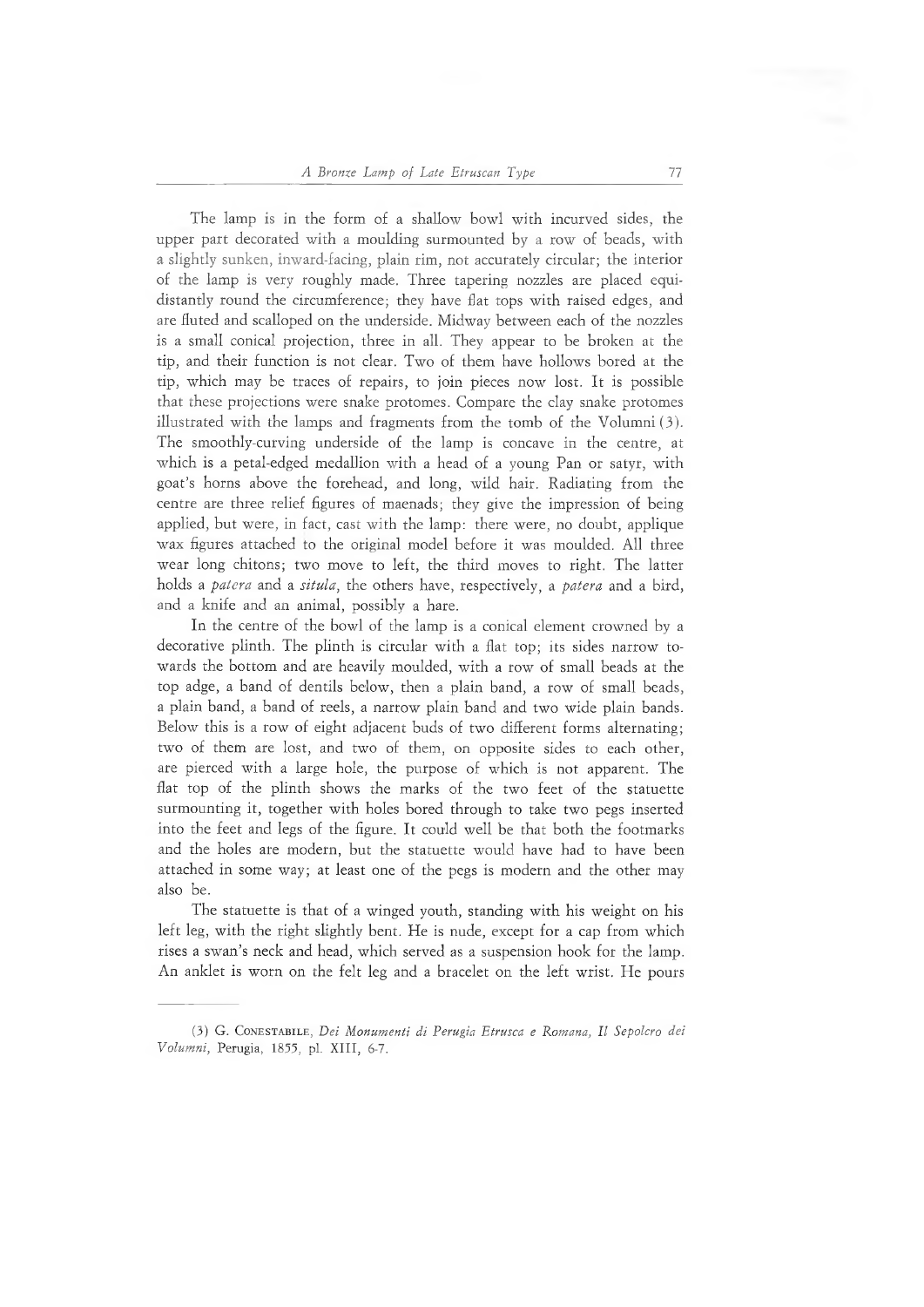from a jug in his upraised right hand, and holds a *phiale mesomphalos* in his lowered left hand. The wings are spread wide, with details of feathering on the front only. Walters suggests that the figure may represent Ganymede *(BM Bronzes* 956); Cupid is a definite possibility, but some kind of Etruscan minor deity or demon, perhaps a wind-god, seems more likely. The whole object has received the standard Payne Knight treatment, having been stripped of its corrosion products and the bright bronze darkened with an applied surface coloration.

Multinozzled suspension lamps with a head in a medallion in the centre of the underside have a long popularity. Compare the lavishly decorated Etruscan bronze lamp from Cortona, with a Gorgon's head, dated " circa " 450 to 400 B.C. (4), and a Roman example from Saint-Paul-Trois-Chateaux, also with a head of Medusa (5). An Etruscan example, with eight nozzles, but otherwise very similar to the lamp portion of our object, with a Medusahead in a central medallion, is in Florence (6). Compare also a six-nozzled lamp, with nozzles closely resembling those on our lamp, and with similar decorative features: a central medallion and six applique-looking figures radiating from it, much in the style of ours, but of better workmanship  $$ but on the *upper* side of the lamp (7). The *Castellani Sale Catalogue* states that it is the upper element of a candelabrum. A pencilled note in the British Museum's copy of the *Sale Catalogue* says that Hoffmann doubted its antiquity, but stylistically there is nothing to condemn it. It was sold again in 1905 (8); the present writer does not know where it is now.

Swan-capped figures, not all, but some probably from hanging lamps, are also found over a long period of time; the majority would seem to be Etruscan. These include the superb third century B.C. example in Florence, with a winged figure carried by a youth (9), a winged figure with panpipes in the British Museum, probably of fourth-third century date (10), and several illustrated and discussed by von Gerken and Messerschmidt in their paper on the Tomb of the Volumni(ll). Some of them are as early as the sixth

<sup>(4)</sup> Mon. Inst. (1842), pls XLI-XLII; R. BIANCHI BANDINELLI - A. GIULIANO, *Etruschi e Italici prima del dominio di Roma,* Milan, 1973, p. 200, figs 235-6.

<sup>(5)</sup> C. Bo isse , *Le Trecastin, des origines à la chute de l'Ernpire Romain,* Valence 1968, pl. XXII.

<sup>(6)</sup> Inv. no 896; *St. Etr.* XII, 1938, pp. 219-221.

<sup>(7)</sup> H. Ho ff ma n n - C. Ma n n h eim, *Castellani Sale Catalogue, 17 March-10 April 1884,* Paris 1884, pl. VII, 280.

<sup>(8)</sup> A. SAMBON ET AL., *Guilhou Sale Catalogue, 16-18 March 1905*, Paris 1905, pl. XIV, 308.

<sup>(9)</sup> R. Her big , *Gotter und Dämonen der Etrusker,* Mainz 1965, pl. 50.

<sup>(10)</sup> *BM Bronzes* 1137.

<sup>(11)</sup> *RM* LVII, 1942, p. 194, figs 20-21, p. 195, figs 22-24, p. 199, fig. 25, p. 203,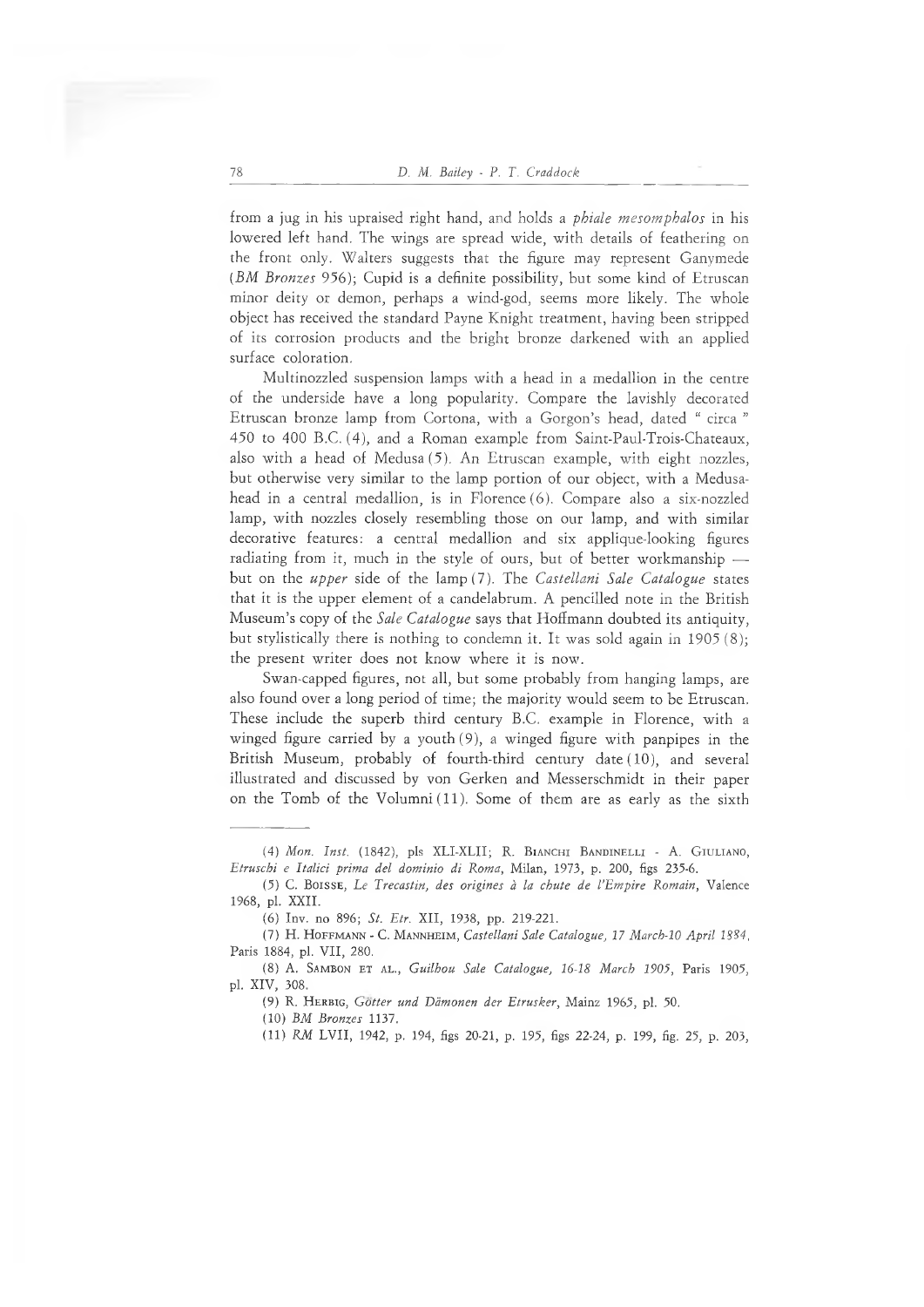century B.C., and one of them is rather like ours in pose, with a jug held high in the right hand, the left hand lowered but lost (12).

However, the closest parallels to the British Museum lamp as a whole are the terracotta examples found in the Tomb of the Volumni near Perugia. At least four lamps were present, two virtually complete, and fragments from two others (13). The complete lamps have eight and six nozzles respectively, with winged figures, differing in pose, above them (14). These lamps are discussed by von Gerkan and Messerschmidt (15) and they came to the conclusion that they were probably made about 100 B.C.; this may well be correct, but the tomb was in use from " circa " 150-120 B.C. down to the middle of the first century B.C. (16) and there is no way of knowing at what stage during the century of usage that the lamps were introduced. Another pointer to the date of multinozzled hanging-lamps with winged-figure suspension is the representation of one on a Roman wall-painting of the Second Style on the west wall of Triclinium G in the Villa of P. Fannius Sinistor at Boscoreale (17). This painting is dated to the early first century B.C. (18). Another chronological hint is the style of the maenads on the underside of the lamp. These figures, crude as they are, are very much in the Neo-Attic tradition, harking back to classical Greek forms. A tendency to copy previous styles began early in Greek art and archaistic relief sculpture appears at least as early as the fourth century B.C. (19). However, the figures on the lamp are very poor relations indeed to such Neo-Attic representations of maenads as those in the Villa Albani in Rome (20) and also to some illustrated in Philippart's discussion " Iconographie des Bacchantes d'Euripide " (21). Neo-

(15) *RM* LVII, 1942, pp. 189 ff.

(18) *Ibidem,* p. 113.

(19) A. W. LAWRENCE, Late Greek Sculpture, London 1927, pp. 42-3.

figs 27-28, pls 15-17; the figure shown on p. 209, fig. 34 is false and there are several replicas of it, including *Ant. Cl.* 1951, p. 294, pl. I; BAf *Bronzes* 957; *Helbing Auktion Katalog,* München, 1910, p. 47, no. 617; E. F. von Sa cken , *Oie antiken Bronzen... Wien,* Wien, 1871, pl. XIX; CLARAC - REINACH I, pl. 626, no. 1409.

<sup>(12)</sup> *RM* LVII, 1942, p. 194, figs 20-21.

 $(13)$  CONESTABILE,  $op.$   $cit.,$  pl. XIII.

<sup>(14)</sup> The eight-nozzler: *BA* 1915, p. 163; *RM* LVII, 1942, p. 191, figs 16 and 19; *EAA* VI, 1965, p. 88, fig. 99. The six-nozzler: DAR. SAGL. III, 2, p. 1335, fig. 4605; *RM* LVII, 1942, p. 191, fig. 19 (figure only); see also HERBIG, op. cit., frontespiece.

<sup>(16)</sup> BIANCHI BANDINELLI, *op. cit.*, p. 362, fig. 410 and pp. 311-2 and fig. 361.

<sup>(17)</sup> J. Engema nn , *Architekturdarstellungen des frühenzweiten Stils,* Heidelberg 1967, pl. 33, 1. Compare also the hanging object in a circular building painted on a wall of the Casa del Labirinto at Pompeii *(ibidem,* pl. 39).

<sup>(20)</sup> *Ibidem,* pls 84-5.

<sup>(21)</sup> Compare, for example, his pl. XIV in *Revue belge de philologie et d'histoire* IX, 1930.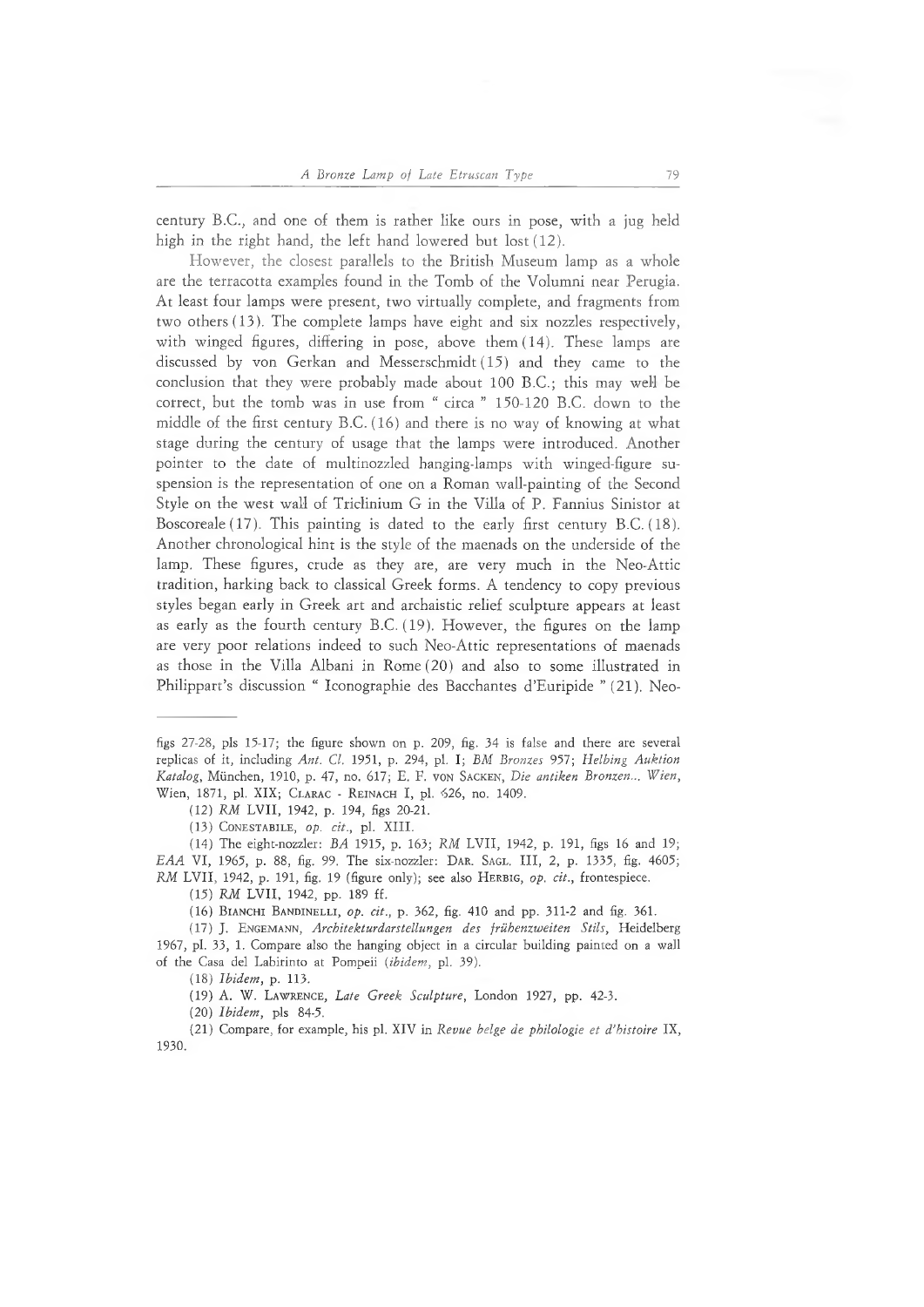Attic relief-sculpture was produced largely in Greece, mainly for export to Italy, shortly after 100 B.C. until well into the first century A.D. (22), and it seems likely that the craftsman who made our lamp had such reliefs in mind when he devised the decoration for the underside.

The presence of the wall-painting at Boscoreale mentioned above, and the possibility that the British Museum lamp was found in the vicinity of Naples, opens up the question of the manufacturing source of the latter. Is it Etruscan? Could it be Campanian? Or is it just Republican Roman? Does it matter? The type seems certainly to derive from Etruria, as the examples mentioned above indicate, and they may have been exported in sufficient quantity to be come familiar enough to be represented on Roman wallpaintings. But there is no reason why such copying should be confined to paint: bronze founders elsewhere in Italy, including Campania, could very well have made their own examples, and it may be one of these which the wall-painting depicts. Stylistically, the winged figure of the British Museum lamp is Etruscan, and one which could have been produced in the third century B.C. However, its reunion, confirmed by the analysis of the fabrics, with the lamp, with its clumsy Neo-Attic relief figures, brings the statuette down to the first quarter of the first century B.C., by comparison with the Volumni lamps and the Boscoreale painting. If it had been found in Etruria it could be described as Late Etruscan, even with this late date, but it might with equal justice be regarded as Roman of the late Republican period.

## DONALD M. BAILEY - PAUL T. CRADDOCK

(22) A. W. Lawrence, Greek and Roman Sculpture, New York, 1972, pp. 246-7.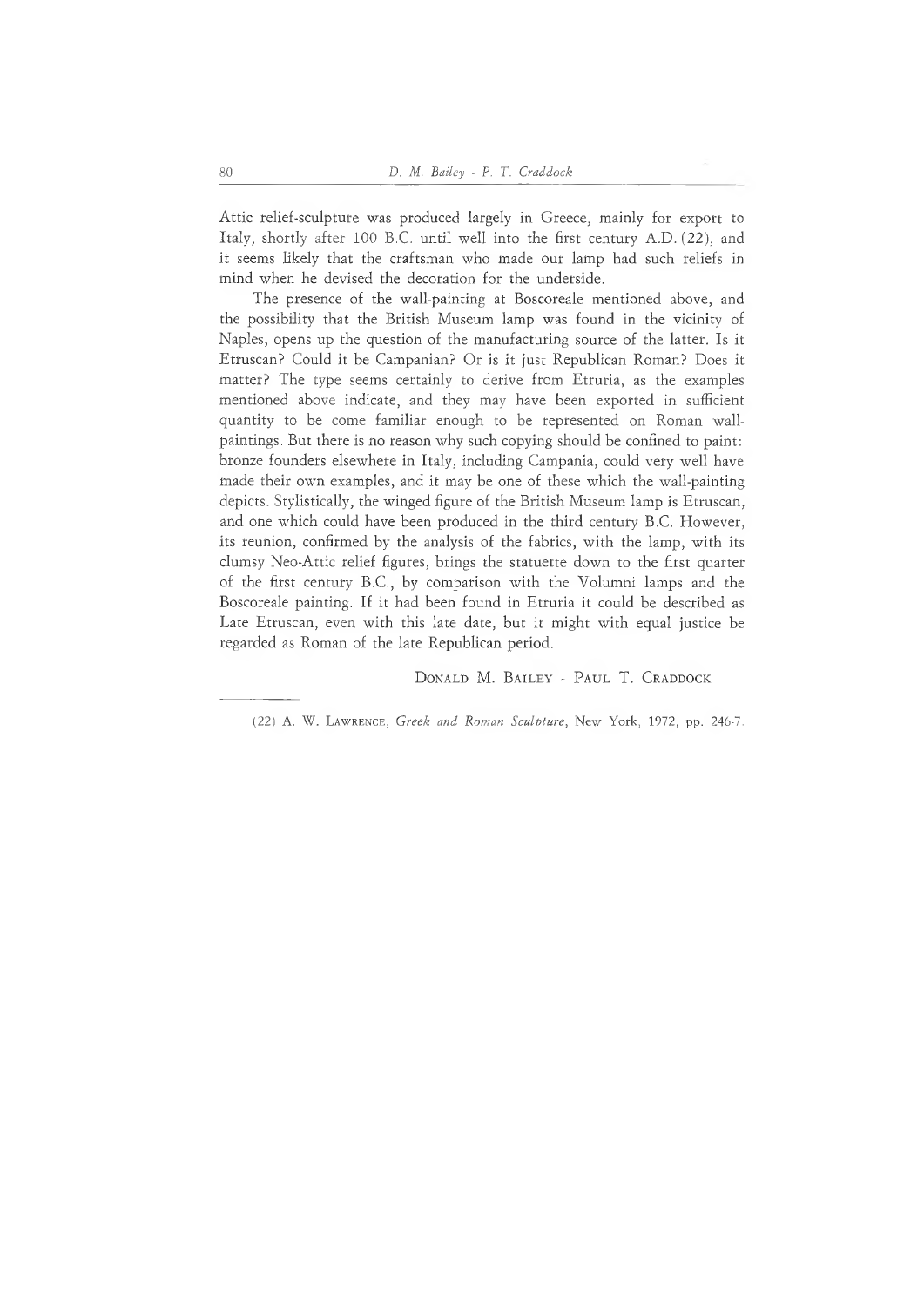